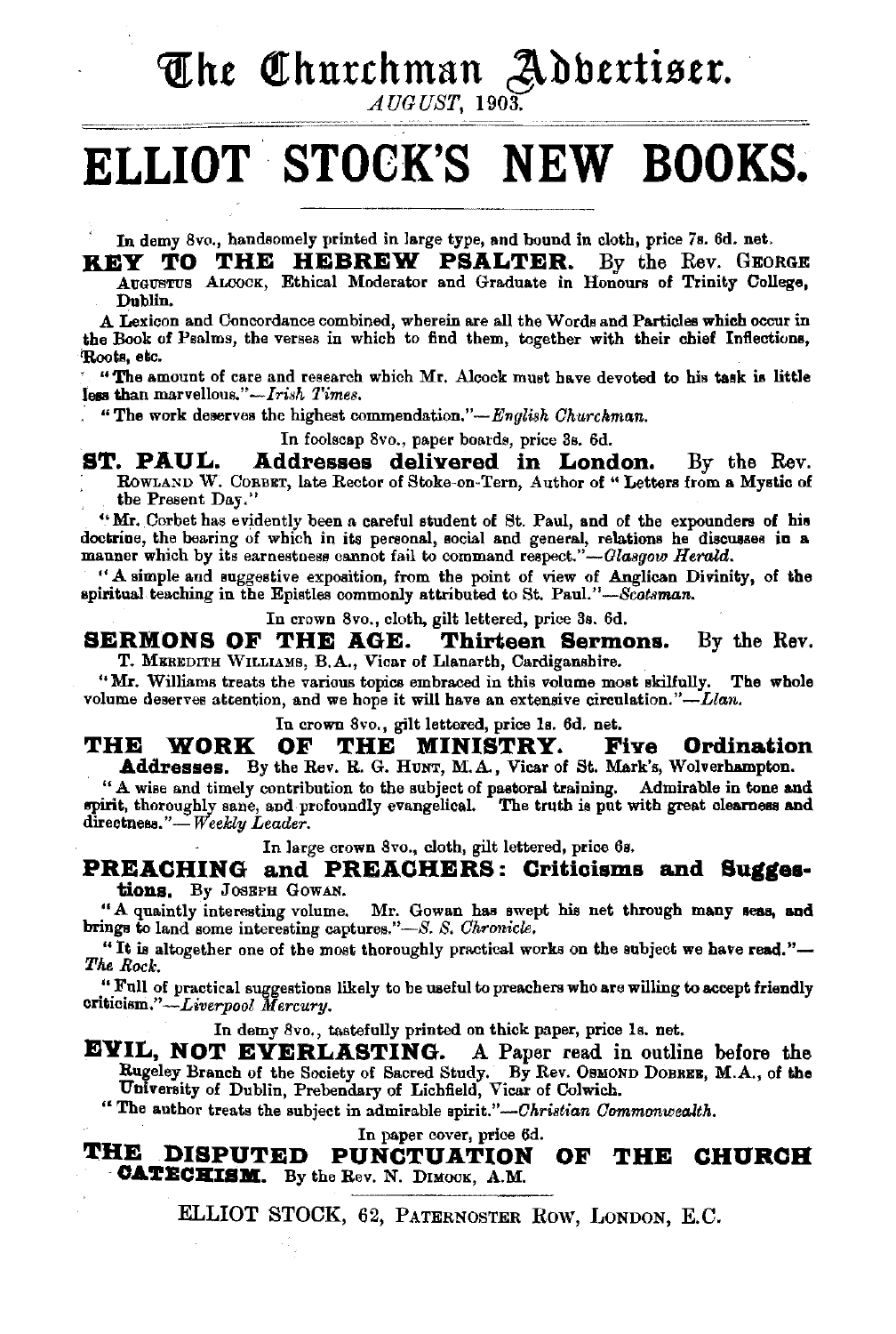#### NEW WORK BY DR. GREVILLE MACDONALD.

With Illustrations. Crown 8vo., cloth, 3s. 6d.

## The Religious Sense in its **Scientific Aspect.**

#### By GREVILLE MACDONALD, M.D.

I. The Religion of Service. 2. The Religion of Renunciation. 3. The Religion of Freedom.

"This, the embodiment of three lectures given to the students at King's College, London, last year, is a most interesting book. The religious sense is defined by the author as being 'that acknowledgment of the law which compels all creatures possessing the sense to work or live for objects or attainments, be they immediate or prospective, in which the individual has no personal concern, save perhaps in exalted specimens of the species Man' (p. 35). He then proceeds to show where this religio tions of a germinal religion are to be seen revealed, e.g., in the life of a sponge, in the story of a daisy, or in that of the wild guelder-rose. But while there is much reference to science, yet it is freely acknowledged expression and illustration, and the author is not afraid of frequent digressions, which somehow The invariant mass and the main subject. Thoughtful readers which somehow or other invariably lead back to the main subject. Thoughtful readers will much enjoy the various definitions scattered throughout the book, such as

HODDER & STOUGHTON, 27, PATERNOSTER ROW, LONDON, E.C.

#### In Crown 8vo., cloth, price 7s. 6d.

### **THE GOAL OF THE UNIVERSE** or, The Travail of the World's Saviour.

By S. W. KOELLE, PH.D.,

Author of "Mohammed and Mohammedanism Critically Considered."

#### EXTRACT FROM PREFACE.

THE book containing the record of God's revelations begins with the creation of man, but immediately follows the statement that, by the creature's own failure in a testing time, sin has entered into the world, and brought with it a long train of evils, including death. These opening portions of the Bible furnish the necessary light for the right apprehension of all later developments in the history of the human race. What follows in the Sacred Word is a record of the various measures adopted by the Creator for the recovery of His creatures and the restitution of His world to its original 'goodness.' The religion of the Bible is a religion of restoration; its central figure is a 'Saviour'; it is the Creator become the Saviour.

ELLIOT STOCK, 62, PATERNOSTER ROW, LONDON, E.C.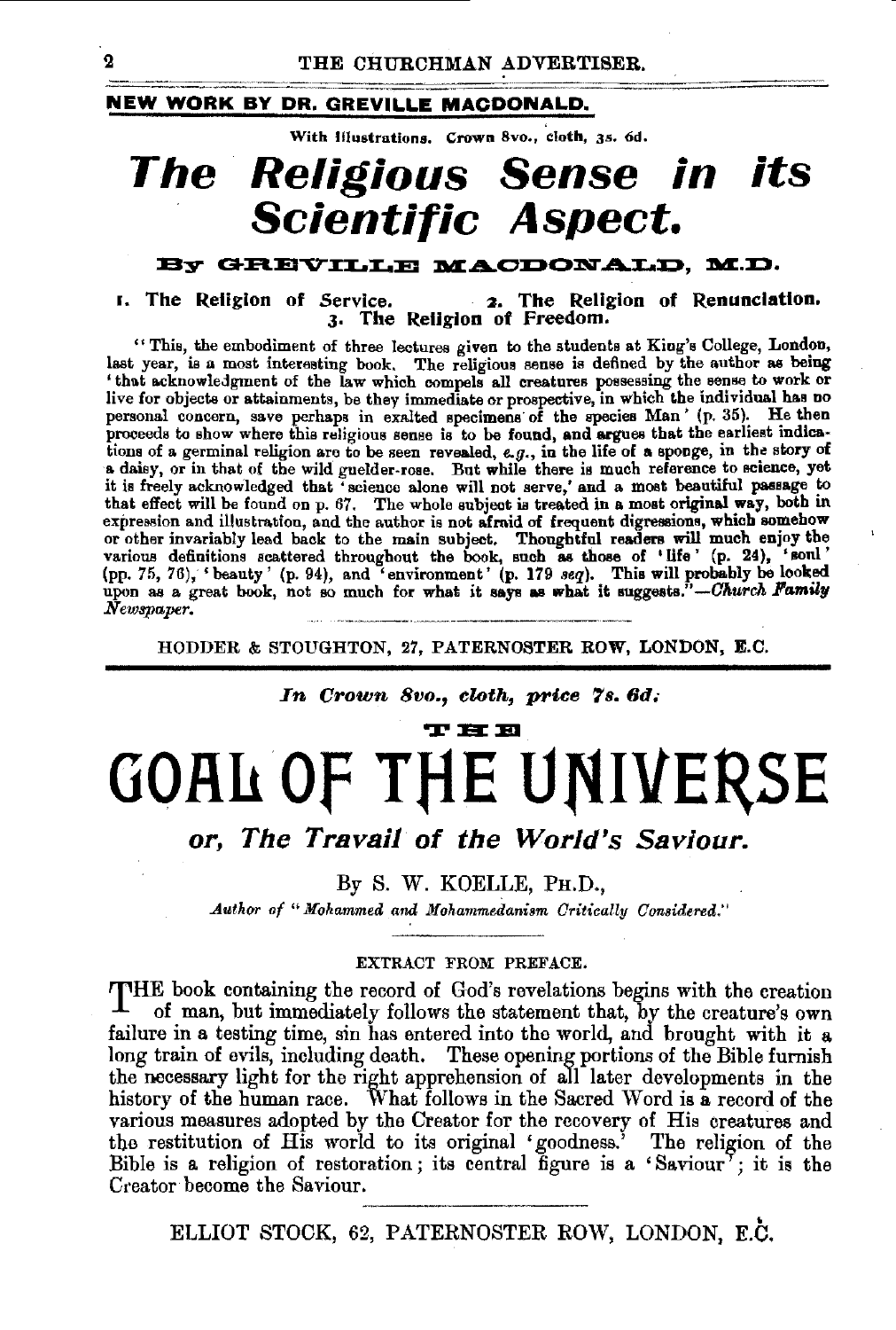#### THIRD EDITION NOW READY.

In crown 8vo., cloth, gilt lettered, price 2s. 6d. net.

## *VITAL RELIGION:*

ΩR.

## The Personal Knowledge of Christ.

RY

#### Rev. G. H. S. WALPOLE, D.D.,

Principal of Bede College, Durham.

"The keynote of this interesting and beautiful book is the thought that religion is **essentially** the life of friendship and intimacy with God revealed in Jesus Christ.  $\ldots$ , We have no hesitation in saying that Dr. Walpole has given us a work of real spiritual value, and we heartily commend it to all thoughtful readers, especially to those who lament the 'decay of experimental religion.' The present volume is a solid contribution to the solution of the problem how ' to find a basis for faith in actual experience.' "-Guardian.

"Dr. Walpole writes with a true moral passion. He pleads for a deeper, more intimate, more vital knowledge of God. Nothing could be more appropriate in a series calling itself<br>
'The Church's Outlook for the Twentieth Century' than a volume like this, that sends us back to the fountain and source of all spiritual life." $\tilde{N}$ ew York Churchman.

"The perusal of that high-toned book has been to us a source of refined pleasure."--- Weekly Leader.

"We must congratulate Dr. Walpole on having produced a very valuable work. It is of supreme importance that the personal element in religion should not be neglected, and that due attention be paid to the development of inner spiritual life. Dr. Walpole calls attention to real needs, and he gives excellent advice as to the means of satisfying them."-Pilot.

"No one who wishes to follow his argument will regret the half-crown it costs, so exceedingly helpful and uncommon is his treatment of the profoundest of all subjects-Living union with our Living Lord."-Church Bells.

"This is a fresh and interesting presentation of a perennially important subject. . . . The book is characterized by a spirit of true devotion to our Lord, and is marked throughout by earnestness of thought and appeal."-Life of Faith.

"Contains many new and helpful thoughts."—Mission Field.

"It has the tone of sincere and earnest piety and the ring of honest conviction. In other words, we like the book and we like the personality which seems to lie in peace and confidence behind it."-Saint Andrew.

"There is a deal of force in the author's words about marriage, the shams of so-called worship, prayer, attitude, and daily duty."-Family Churchman.

"Many and weighty thoughts are expressed on the subject, which deserve careful consideration."--Liverpool Mercury.

ELLIOT STOCK, 62 PATERNOSTER ROW, LONDON, E.C.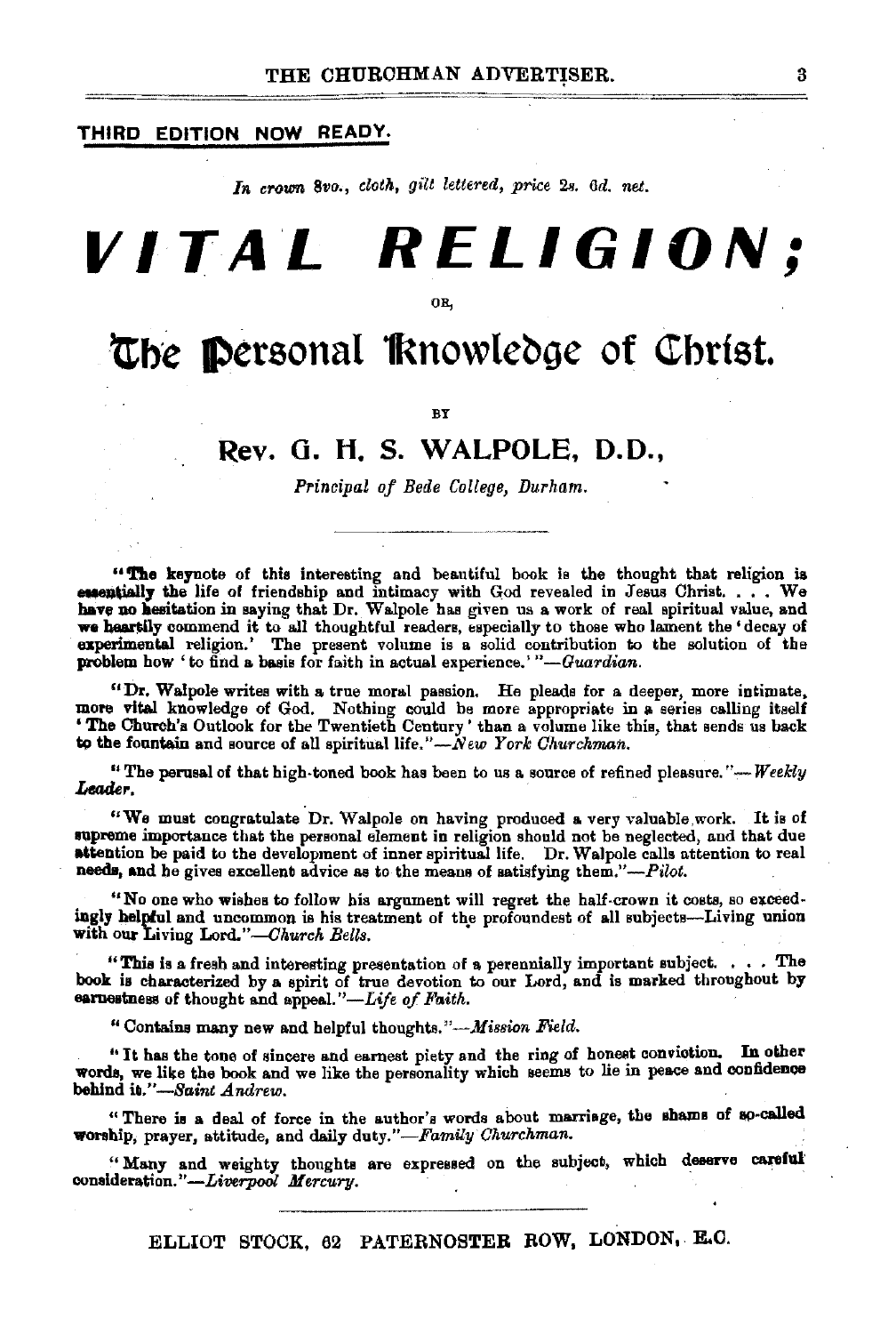# ROYAL VISIT TO IRELAND.

#### **Some Letters received** by the Author.

The Bishop of Cork writes:--"I am sure that the extensive circulation of this beautiful book, Crowned to Serve, 'in Ireland at this time would promote loyalty and good feeling."<br>The Bishop of Limerick writes :-

The Blanch of Linnesses Marshall inlife of our late Queen, and strengthens our hope that our measurement gracious<br>Sovereign will follow in the footsteps<br>of his well-loved mother."

From the Archbishop of Dublin.-"I hope 'Crowned to Serve' will have as wide a circulation as its admirable

as well as convenient to the queen's Resolve."<br> **Prodecesor, 'The Queen's Resolve."**<br> **Character Constantial book**, which I have read<br>
with real interest and pleasure, the author has admirably succeeded in<br>showing the heart and real humanity within the life of Royalty."

#### Press Opinions in Brief.

#### THE IRISH PAPERS are giving this volume a hearty welcome.

The Belfast Evening Telegraph says :-The Bel/aut Evening Teagraph says .--<br>
"Crowned to Serve : A. Welcome<br>
to our King and Queen,' in view of<br>
the approaching visit of His Majesty<br>
King Edward VII. and Queen Alex-<br>
andra to this country, should command<br>
a w

a wide circulation among all classes.<br>The biography has been specially pre-<br>pared, not only as a volume for the<br>home library, but as a birthday and<br>other gifts."<br>The *Iruh* Times says:--"Its popularity is attested by the pensive and welcome prize."<br>The Cork Constitution says :- " la a

brightly - written, attractive, chatty<br>volume. From the fact of its extremely low price, we infer that it is intended for more or less wholesale distribution and parochial libraries."

#### FROM H.M. THE KING.

"I am commanded by the King to thank you for the copy<br>of your work which you have transmitted for His Majesty's acceptance.

FRANCIS KNOLLYS.

#### FROM H.M. QUEEN ALEXANDRA.

"I have submitted "Crowned to Serve" to the Queen. Her Majesty has been pleased to accept a copy of the volume,<br>and I am commanded to thank you."

I am, dear Sir, faithfully yours,<br>SIDNEY GREVILLE.

New Edition. Now Ready, 10,000 more Copies, with 32 EXTRA PAGES and 3 ADDITIONAL **ILLUSTRATIONS.** 

### SERVE GRUWNEU TU I

#### By the Rev. CHARLES BULLOCK, B.D.

"." The key-thought of the new Book is the Rovalty of Service-ICH DIEN, perhaps the lesson most needed to make a Happy Home or a Happy Nation.

We hope that in most of our large towns some loyal and generous friend will be glad to follow the example of MARTIN J. SUTTON, Esq., of Beading, who has given 700 copies of "Crowned to Serve" and 2.000 copies of "Crown Jewels."

#### WHAT A CLERGYMAN SAYS:

\* \* In one parish alone, that of Woking, the Vicar,<br>the Rev. W. F. T. Hamilton, tells us 700 or 800 copies have easily been planted and readily paid for in as many homes.

To THE PUBLISHER.-Please send me, in order of rotation, the following supply of "Crowned to Serve":

12 and under 25..1s. 14d, each.  $\begin{array}{|c|c|c|c|c|c|c|c|c|}\n12 & \text{and under 250...18. each.} \\
25 & \dots & 50 & 18 & 14 & \dots & 250 & \text{and over at } & 114 & \dots\n\end{array}$ 

If desired, a Local Parish Inscription can be placed in gilt letters on the cover of each copy on a slight extra payment; but immediate instructions should be given to the Publisher.

#### The "LIVERPOOL MERCURY" says :-

"Should be brought to the notice of all who contemplate making a Coronation gift to young people. It is admirably suited for that purpose as well as for a place in popular libraries.

The "HEREFORD TIMES" says :---states of the Bonday and Voluntary and Board School prizes, men's Bible and Pleasant Sunday Afternoon Classes, the police, soldiers, sailors, and mechanics."

#### The "KENT MESSENGER" says :--

"Crowned to Serve' is one of the most interesting books dealing with the King and Queen that we have yet seen. It cannot fail to bind one's attention. It is a most useful volume for presentation at this auspicious period."

#### A Single Copy sent Post Free on recelpt of is. 6d.

All letters and orders for quantities should be addressed to the Publisher, MR. CHARLES MURRAY. LONDON: "HOME WORDS" OFFICE. 11. LUDGATE SQUARE. LUDGATE HILL, E.C.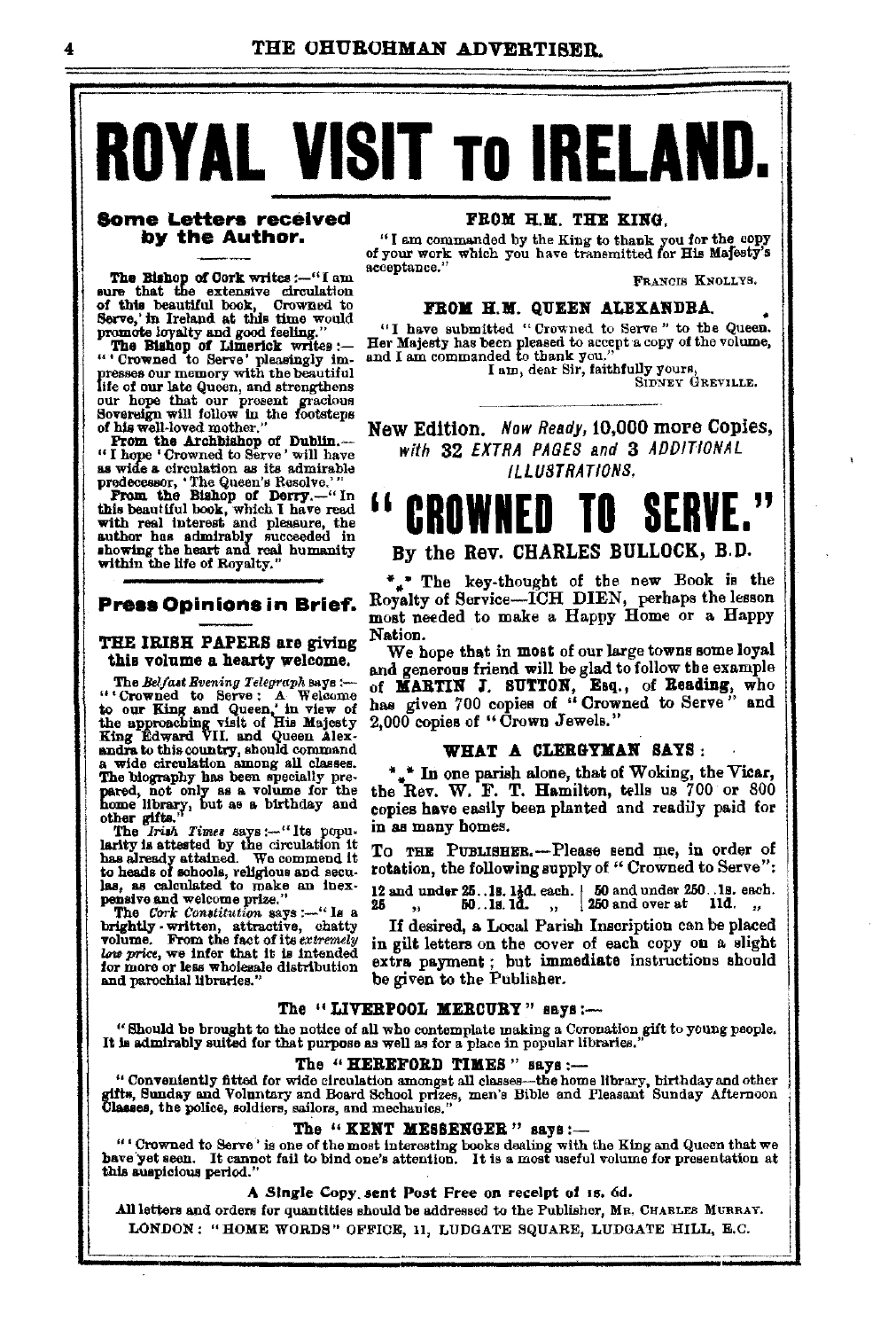## The *Mational* Protestant Church Union.

To Maintain the Principles of the Reformation as set forth in the Prayer Book and Articles of the Church of England.

President-W. D. CRUDDAS, Esq. Chairman-The Rev. Prebendary WEBB-PEPLOE, M.A. Treasurer-T. F. VICTOR BUXTON, Esq. Secretary-Sir C. ROBERT LIGHTON. Bart.

**The Hational Protestant Church Union witnesses for-**

- 1. The supremacy and sufficiency of the Holy Scriptures as the Word of God.
- 2. The sole and sufficient efficacy of the sacrifice of the Lord Jesus Christ upon the Cross.
- 3. The justification of man by faith only in the Lord Jesus Christ.
- 4. The right of every believer to direct and unimpeded access to God, through Christ.
- 5. The freedom and sovereignty of the work of the Holy Spirit in sanctification.

WILL YOU HELP THIS IMPORTANT WORK?

**For List of Publications, Terms of Membership, etc., apply to the Secretary, N.P.O.U.** 324. REGENT STREET. LONDON. W.

#### EDUCATIONAL.

### TRENT COLLEGE.

#### **A Church of England Public School**

conducted in accordance with the principles of the Reformation. Many successes at the Universities and in the Army. Numbers have trebled during the last six years. Thirty acres of playing fields. Remarkable health record. Fees, £75 per annum; reductions made for the sons of Clergy and Officers.

Apply to the HEADMASTER. TRENT COLLEGE. DERBYSHIRE.

#### COLLEGE, **MICHAEL'S** BT.

#### Near TENBURY, WORCESTERSHIRE.

**BOYS** thoroughly prepared for Public Schools. Most healthy situation; large playing fields and Fives Courts; separate cubicles. Head master, REV. W. A. RENWICK, M.A., Scholar of Hertford College, Oxford.

APPLY: REV. THE WARDEN.

### DAVENTRY GRAMMAR SCHOOL.

Founded A.D. 1600.

DUBLIC SCHOOL EDUCATION at moderate cost. Resident staff of University Graduates in Honours.<br>Entrance scholarships. Special terms for sons of clergy and medical men. Sound Church teaching, Experienced Matron. Čourt.

Entrance Scholarship for Sons of Clergy materially reducing Fees.

Þ.

For Prospectus apply : REV. H. JOHNSON, Head Master.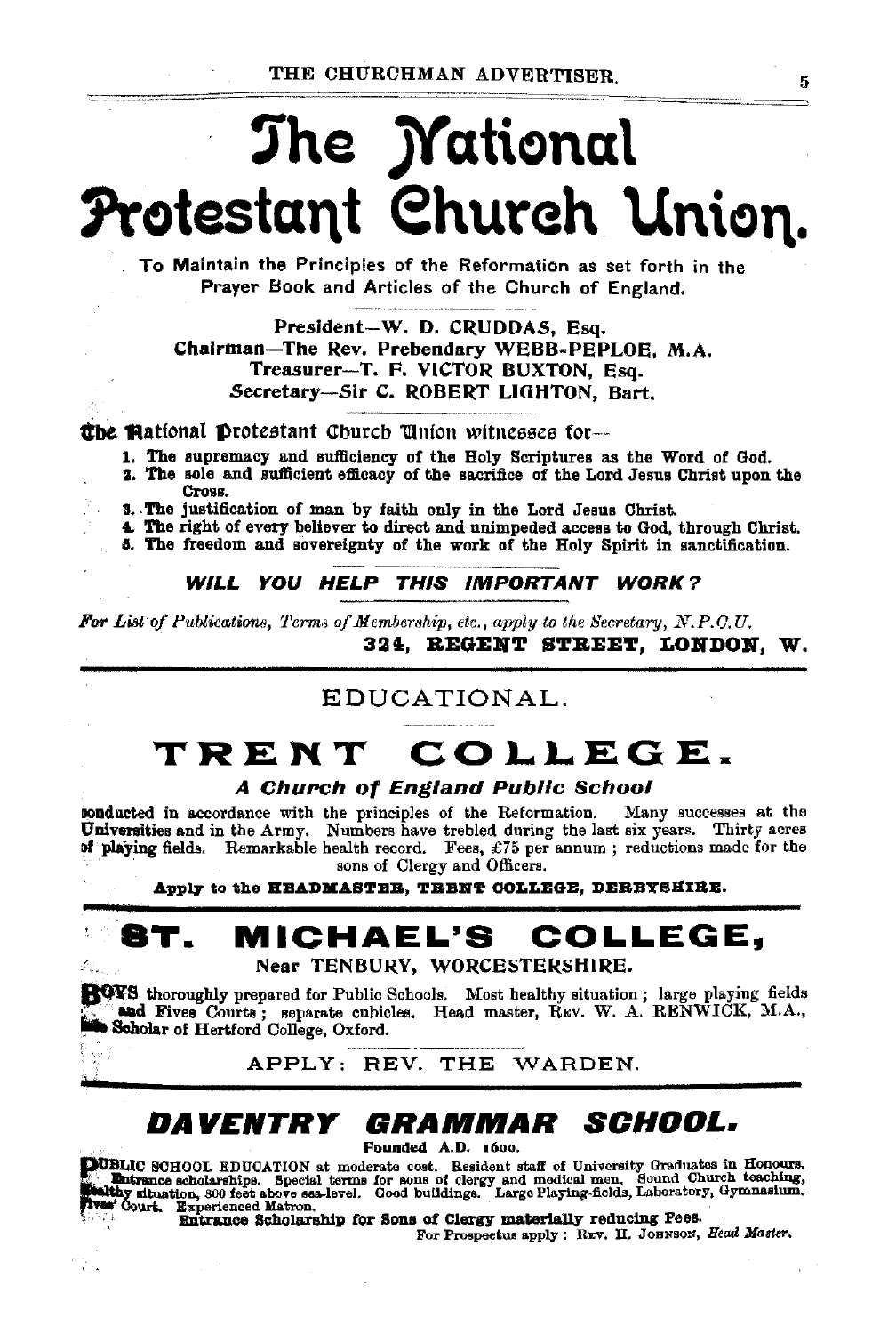#### ECCLESIASTICAL INSURANCE OFFICE, LTD.

FIRE INSURANCE. BURGLARY INSURANCE. GLASS INSURANCE.

The Surplus Profits are devoted to Institutions, etc., which are for the benefit of the Clergy and of Church objects.

For left than the Solet of the Beclesiastical Insurance Office,<br>For Information and Forms, apply at the Joint Offices of the Beclesiastical Insurance Office,<br>Ltd., and the Clergy Pensions Institution, 11, Norfolk Street, S

"This is a serious attempt made in good faith to help the Clergy to help themselves, and to husband the existing resources of the Church."-Guardian.

#### INSTITUTION. CLERGY PENSIONS

The distinguishing characteristic of the scheme of the Institution may be concisely stated in the three<br>words, "Self-help aided." Clergymen who wish to secure the benefits of the Institution for themselves or their<br>words,

words, "Self-help add." Clergymen who wish to secure the benefits of the institution for the<br>mailies exercise self-help by making payments in purchase of Benefits; while Honorary Contributions are<br>applied to augment the Be

## THE SOCIETY FOR RELIEF OF PERSECU

(SYRIAN COLONIZATION FUND)

Employs 70 Jews at Abraham's Vineyard, Jerusalem, in cultivation of ground, quarrying and dressing stone, building, and olive oil scap making, and distributes drinking water to many hundreds of poor Jews who have no supply from-rock-hewn cisterns, constructed by Jews on the vineyard. Also gives clothing and food to 1,500 mothers, mostly sick, feeble, or blind, with families.

**FUNDS URGENTLY NEEDED** that more of the starving Jews may be employed. CONTRIBUTIONS THANKFULLY RECEIVED by-

F. A. BEVAN, Hon. Treasurer, 54, LOMBARD STREET, E.C.

Messrs. DRUMMOND, Bankers, 49, CHARING CROSS, S.W.

AND BY

E. A. FINN, Secretary, 41, PARLIAMENT STREET, S.W., where the Olive Oil Soap may be had for 4/- per doz. tablets, post free.

#### LIBERATOR" FUND.

Datron: H.R.H. PRINCE CHRISTIAN.

£10,000 required to Relieve New and Urgent Cases.

HUNDREDS of aged and afflicted victims, so cruelly robbed of their life-savings by the great Liberator Fraud, just as they were hoping to enjoy the fruit of their industry and thrift. Many of them are members of the Church of England. Cheques and P.O.'s should be sent to the Secretary, Rev. J. STOCKWELL WATTS, 16, Farringdon Street, E.C.

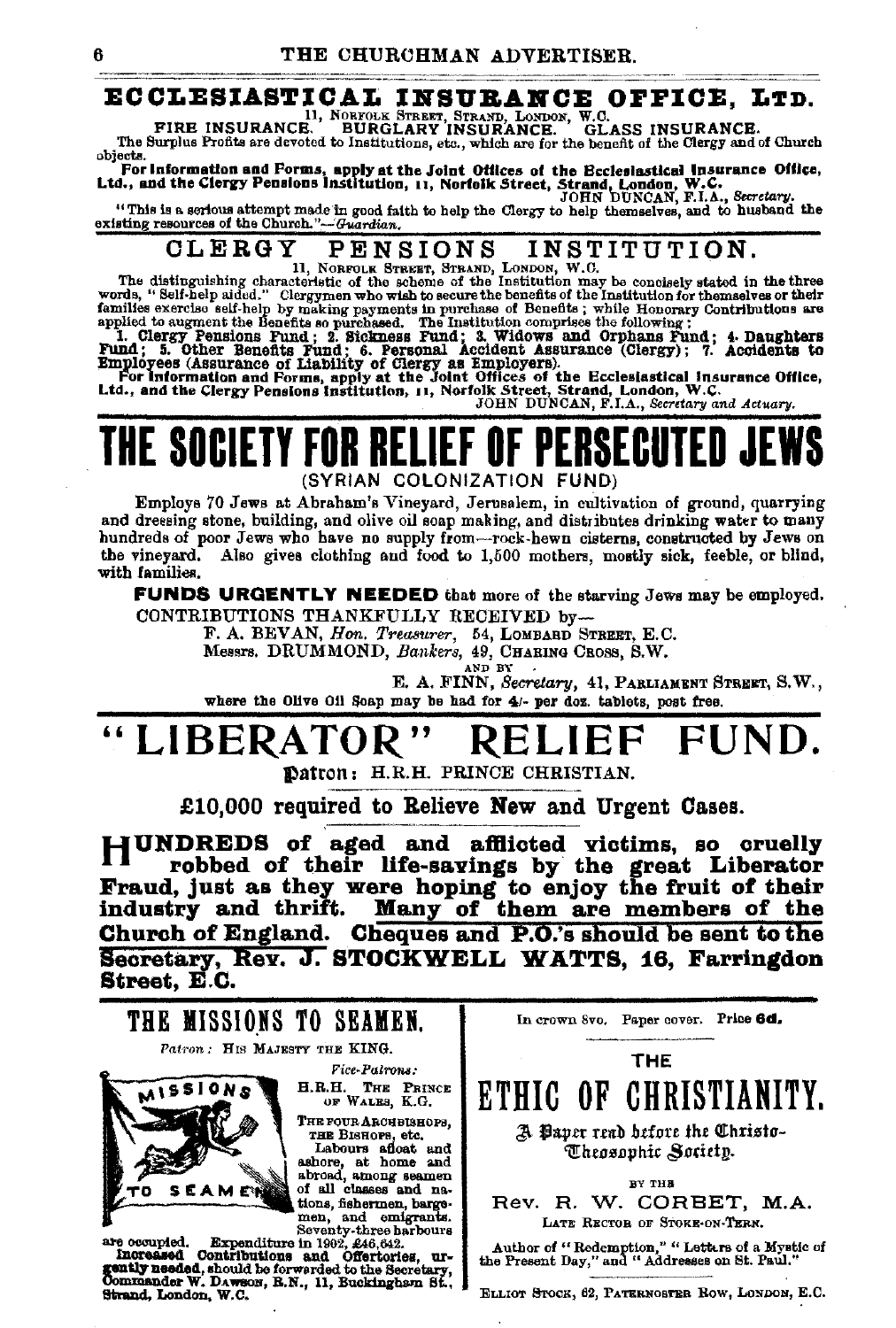THE CHURCHMAN ADVERTISER.

## NORWAY, SWEDEN, DENMARK, etc. COOK'S SELECT CONDUCTED TOURS.

WESTERN NORWAY.---Leaving every Tuesday and Saturday. 15 guineas.

ALPINE AND GLACIER DISTRICT OF WESTERN NORWAY.-Leaving August 4th and 18th. 19 guineas.

SOUTHERN AND WESTERN NORWAY.--Leaving July 31st and August 14th. 20 guineas

CAPITALS OF DENMARK, SWEDEN, AND NORWAY.-Leaving August 17th. 32 guineas.

Inclusive fares, providing travel, hotels, carriage and steamer excursions, fees, transfers, conveyance of baggage, conductor, etc.<br>Descriptive and illustrated programmes of conducted and independent tours free on application.

THOS, COOK & SON, Ludgate Circus, London, and Branch Offices.

### PROTESTANT REFORMATION SOCIETY.

The OLDEST Church Society for the Maintenance of the Religious Principles of the Reformation. The ONLY Mission to Roman Catholics in England.

(Established 1827.)

#### **MISSIONARY. EDUCATIONAL. EVANGELISTIC.**

Resident Missionaries to Roman and Ritualistic Centres. Sexmans and Lectures by the Rev. C. H. H. Waltern music tenters, M.A., Ph.D., Clerical and General Superintendent<br>Educational Lantern Lectures on Church History by the Secretary.<br>Clean effective disting with subjects of pr

are Urgently Needed. Funda

WALTER A. LIMBRICK, Secretary, 62, Berners Street, London, W.

## HE RISE and GROWTH of the<br>Protestant Alliance Magazine.

Being an abridged reprint of the Jubilee Issue (with a Series of Illustrations) explaining the **Basis, Principles.** and Work of the Protestant Alliance. PRICE ONE PENNY.

**ARRAMARADA** 

PROTESTANT ALLIANCE. Offices: 430, STRAND, LONDON.

Opposite Charing Cross Hospital.

# JITOMHA,2 bIFF2

CURE INDIGESTION, LOSS OF APPETITE, DIZZINESS, BILIOUS and SICK HEADACHE, &c.

They Purify the Blood, Strengthen the System, and are the Safest and most Reliable Medicine for Female Ailments. Manufactured only at 78, NEW OXFORD STREET, LONDON; sold by all Chemists and Medicine Vendors.

7